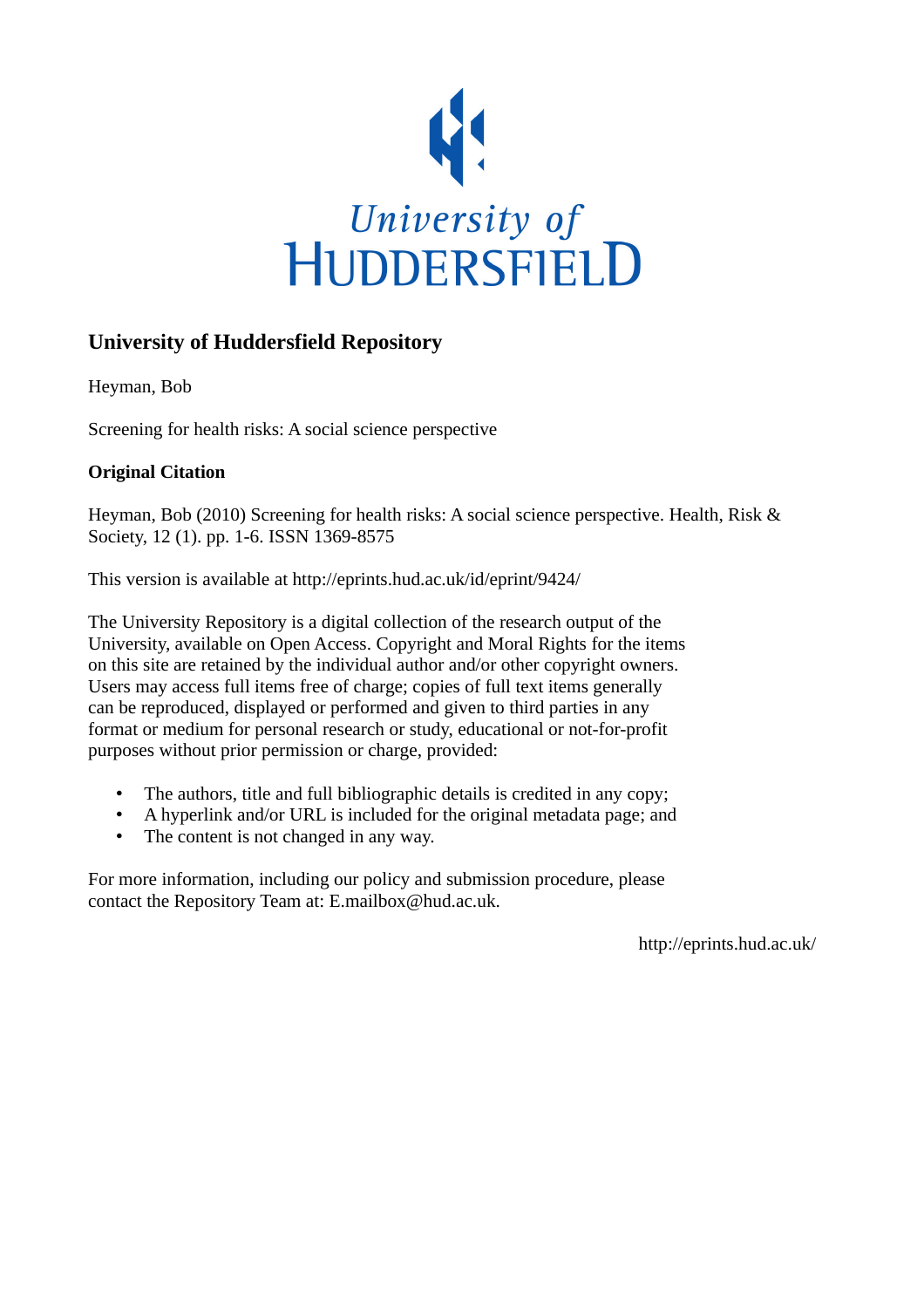#### **EDITORIAL SCREENING FOR HEALTH RISKS I A SOCIAL SCIENCE PERSPECTIVE**

Heyman B. (2010) Editorial: Screening for Health Risks I: A Social Science Perspective. Health, Risk & Society, special issue on screening, **12**, 1-6.

#### **Bob Heyman School of Human and Health Sciences University of Huddersfield B.Heyman@hud.ac.uk**

### **ABSTRACT**

Health screening promises to reduce risks to individuals via probabilistic sifting of populations for medical conditions. The categorisation and selection of 'conditions' such as cardiovascular events, dementia and depression for screening itself requires prior interpretive labour which usually remains unexamined. Screening systems can take diverse organisational forms and varying relationships to health status, as when purported disease precursors, for example 'pre-cancerous' polyps, or supposed risk factors such as high cholesterol themselves become targets for screening. Screening at best yields small, although not necessarily unworthwhile, net population health gains. It also creates new risks, leaving some individuals worse-off than if they had been left alone. The difficulties associated with attempting to measure small net gains through randomised controlled trials are sometimes underestimated. Despite endemic doubts, bibliometric analysis of published papers shows that responses to health risks are coming to be increasingly thought about in terms of screening. This shift is superimposed on a strengthening tendency to view health through the lens of risk. It merits further scrutiny as a societal phenomenon.

#### **Key words**

Bibliometric analysis Health conditions Health risks Health risk management Risk thinking Screening

#### **Short title**

Screening for health risks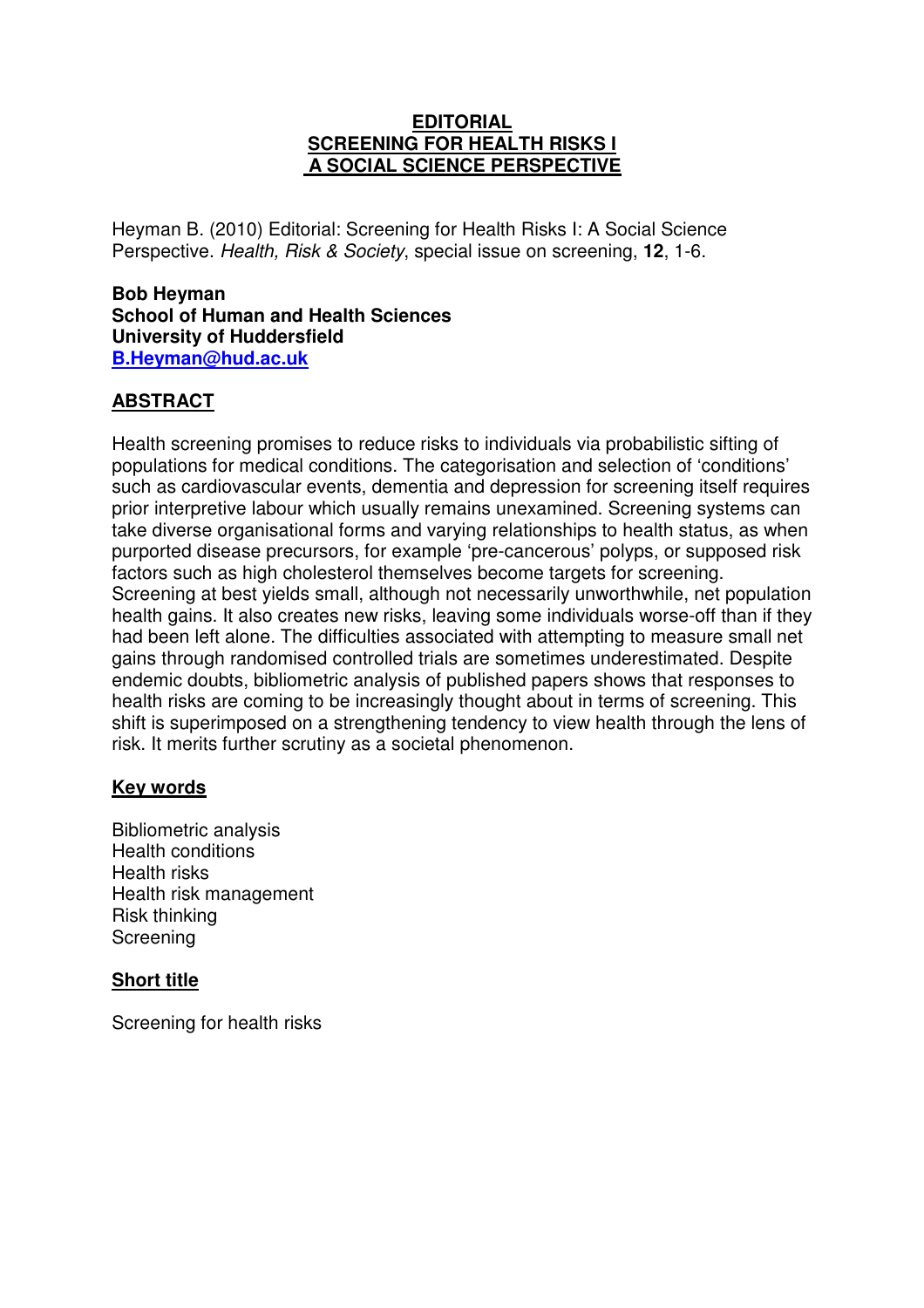#### **EDITORIAL SCREENING FOR HEALTH RISKS**

#### **Bob Heyman**

Health screening may be defined as an organised activity designed to reduce mortality and morbidity in populations by targeting those at higher risk of selected conditions. Screening provides a quintessential exemplar of late modern riskthinking, claiming to proactively reduce the prevalence of future diseases by means of probabilistic scanning in populations. This form of attempted prevention addresses future or presently unknown 'conditions', a term which raises often unexamined prior classificatory issues. Probabilistic risk assessment requires variations within a disease category and similarities between cases and non-cases to be ignored ,so that the chance of a 'condition' occurring can be enumerated. Once a category has been embedded into a screening system, the homogeneity and distinctiveness of the phenomena to which it refers tend to become taken for granted, their diversity lost sight of in the rush to quantify probabilities. Thus, McCormack, Levine and Rangno (1997) defined 'cardiovascular events' to include 'angina, unstable angina, myocardial infarction or death from coronary artery disease' as a precursor to discussing their probability assessment for screening purposes. The distinction between depression and sadness remains contentious (Robertson, 2008), but depression cannot be screened for unless the two states are differentiated. Similarly, the difficulties arising from defining a diverse range of phenomena as dementia are discussed by Milne (2010) in the present special issue. Screening systems address a selected, pre-packaged sub-set from the indefinite number of ways in which health can go wrong, numerically underestimated by Shakespeare's Hamlet as the 'thousand natural shocks that flesh is heir to' (Hamlet, Act III, Scene i). Their rationality relies on inductive reasoning. Multivariate statistical analysis is used to predict the probability of a particular categorised outcome occurring. There is no limit in principle to the range of 'conditions' which might be chosen as screening targets because a set of variables offering at least moderately accurate prediction in combination can always be found.

Screening can take a variety of organisational forms, and relate to health problems in different ways. The private sector sells predictively dubious genome screening which claims to profile customers' chances of experiencing a range of serious diseases in the future. Opportunistic screening, e.g. for cardiovascular disease, may be offered haphazardly to eligible patients who turn up at the GP surgery for other reasons. Formal screening of entire populations may be delivered nationally in compliance with tightly defined specifications, as with the colorectal cancer screening programme recently rolled out in the UK for people aged 60-69. (Nationally standardised screening can be organised most easily in societies which have developed 'socialised' healthcare provision.) The preventative goals of screening can be attempted in various ways which need to be carefully distinguished: enabling earlier, possibly more effective, interventions to be initiated for patients who already have an undiagnosed condition; treating putative disease precursors like colon polyps and abnormal cervix cells; reducing purported risk factors such as high levels of low density lipid 'bad' cholesterol; providing options for weeding out fetuses with serious, incurable conditions; and buying time for adaption to unstoppable disease trajectories such as those of dementia and Huntingdon's disease, discussed in this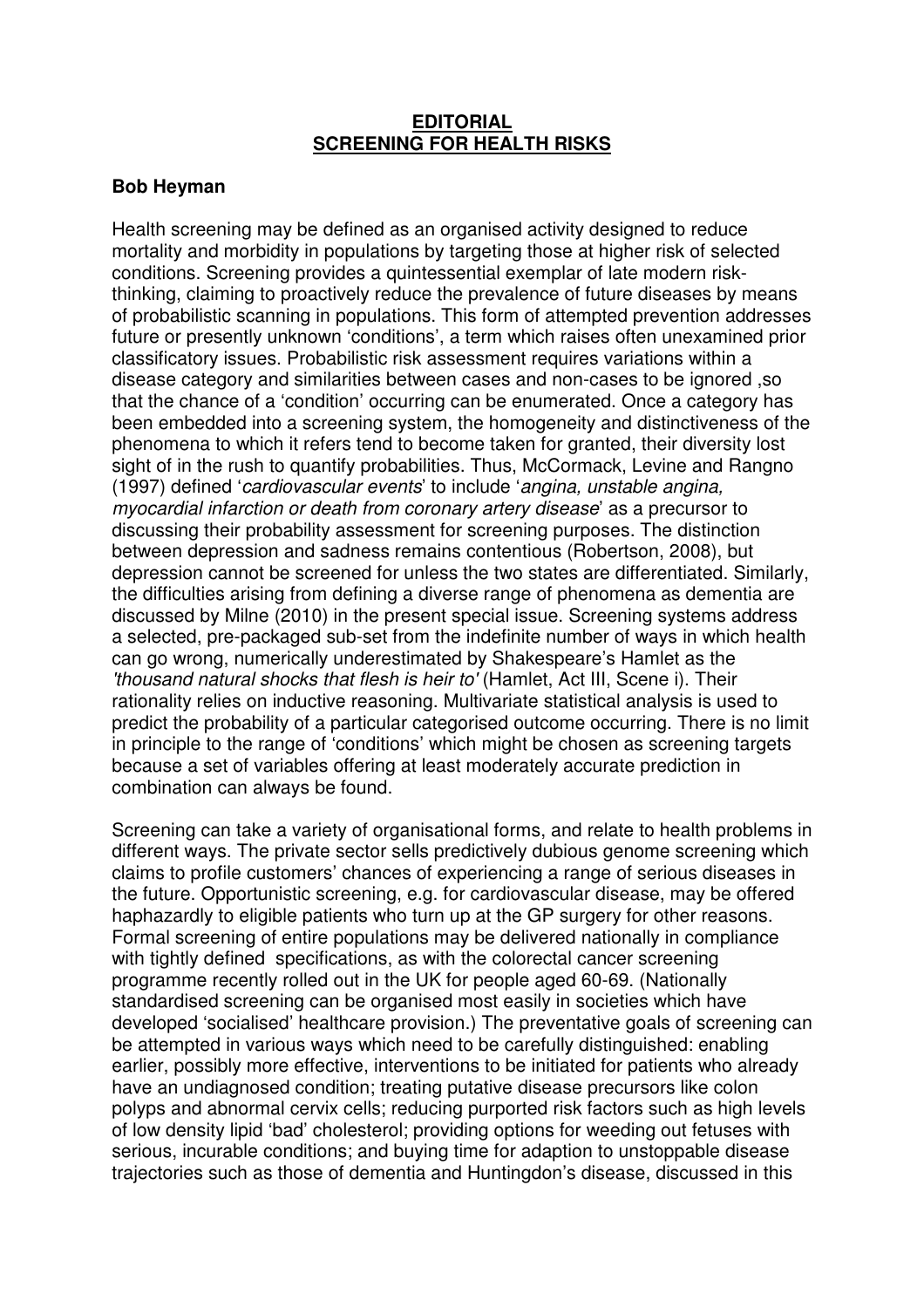issue (Leontini, 2010; Milne 2010). The utility of second remove forms of prevention tends to be contested. For example, the value of removing 'pre-cancerous' colon polyps has not been firmly demonstrated, or even their definition agreed (Raffle and Gray, 2009, p. 64). Hann and Peckham (2010) argue in this special issue that although 'bad' cholesterol has become a risk object in its own right, its relationship to future health remains debatable.

The question of who benefits from screening also merits careful analysis. Preventative endeavours are usually oriented towards net health gains for the screened population. Nevertheless, some healthy individuals will end up harmed by screening itself, for instance when colonoscopy inflicts a potentially fatal bowel perforation, or amniocentesis causes a spontaneous abortion. Some types of screening, which might be more accurately labelled surveillance, are concerned at least as much with the safety of others as with that of the screened population: for example, with respect to TB and HIV screening at national borders; in child protection work, considered by Parton (2010) in this special issue; and in relation to the risk of mental health service users becoming violent, reviewed by Joan Langan (2010) in the next edition of Health, Risk & Society. The question of **who** is being protected becomes particularly contentious when pregnancy termination is the main preventative response. In such cases, 'benefits' may be considered with respect to the parents, the fetus/baby and/or taxpayers. Screening creates a new role, that of possessing higher risk status (Heyman et al., 2006) which incumbents may be enjoined to manage responsibly, i.e. in socially prescribed ways. Gross (2010) explores this issue in the present publication with respect to the meaning of giving birth to a child with Down's syndrome after screening at higher risk.

Despite variations in purpose, organisation and the directions of anticipated benefits, screening systems often, but not always, process individuals through four stages. Firstly, a population of screening candidates who might be affected by a delineated condition are marked out for preventative attention. More accurately, to become screening candidates, individuals must be assigned to a population considered to face a probability of developing the condition in question which is high enough to merit preventative attention, itself a complex and problematic matter of judgement. In the absence of additional information, each screening candidate is deemed to 'carry' a probability of the condition in question equal to its overall rate in the population to which she or he has been assigned. Secondly, screening candidates will be invited to undergo biomedical tests which, often combined with other predictive indicators such as age, lifestyle or family history as appropriate, allow these 'prior' probabilities to be adjusted up or down in individual cases. Thirdly, those whose post-screening probability exceeds a pre-defined level will be offered more accurate but also more invasive diagnostic tests. Finally, medical interventions will be offered to the proportionately tiny sub-sub-population who turn out to definitely carry the actual condition in question.

This four stage risk assessment architecture is not inherent to screening, but is merely necessitated by technological limitations. For example, if the much promised but presently undelivered diagnostically accurate maternal blood test for fetal chromosomal anomalies (Chiu, Cantor and Lo, 2009) ever materialises, pregnant women could be screened diagnostically for chromosomal anomalies in a safe single step. Unfortunately, there appears to be a general truth that predictive accuracy has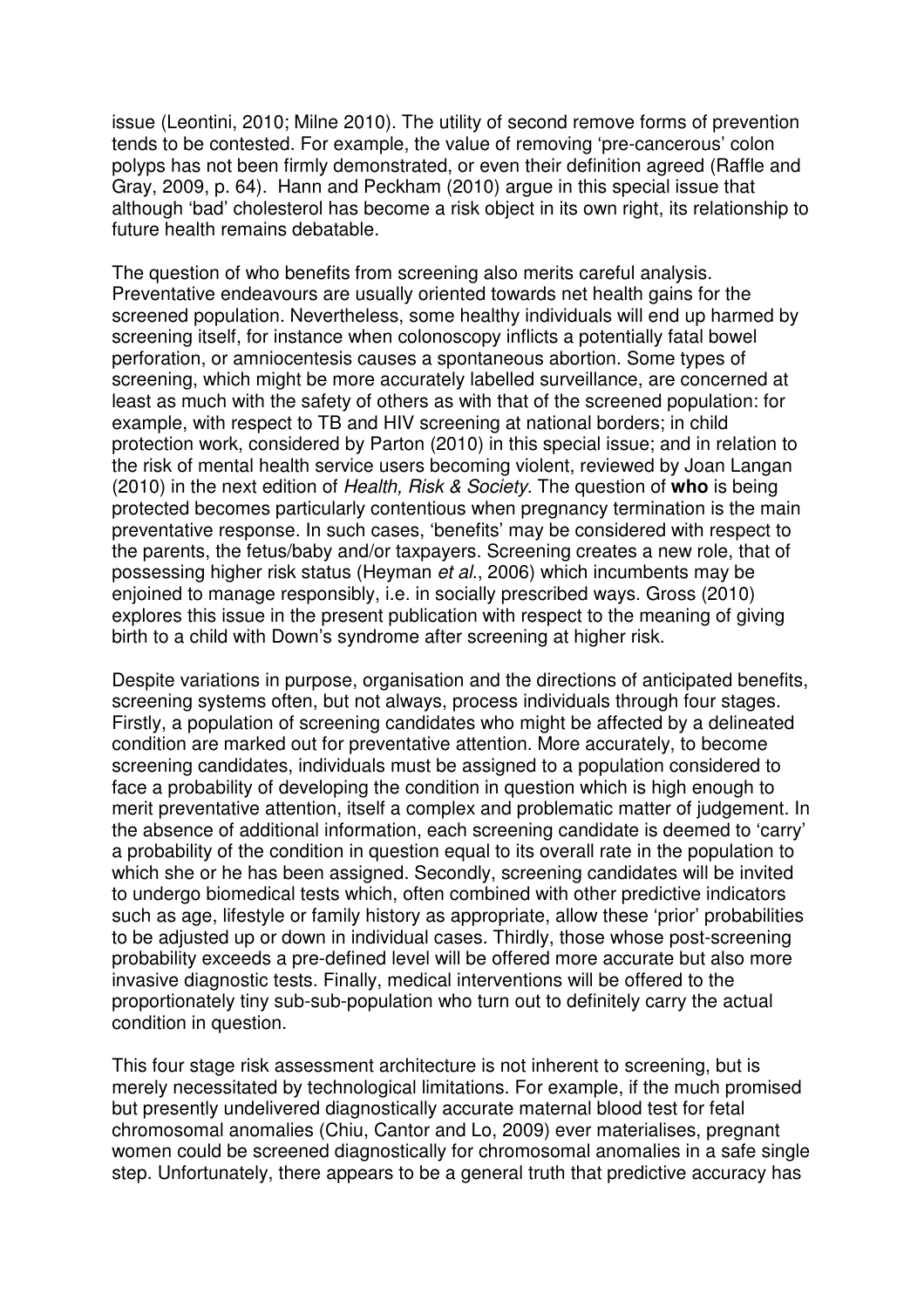to be traded against economic and iatrogenic costs. Screening systems designed to accommodate this variant of Sod's Law generate three states of risk knowledge: prior to screening, post-screening and post-diagnosis. Assessing the predictive accuracy and risk-reducing value of such systems requires clear understanding of a plethora of statistical concepts such as sensitivity, selectivity and positive/negative predictive value. Screening candidates who do not grasp these arcane matters cannot make informed choices about their navigation of screening mazes. They may not appreciate how small the risk-reducing benefits of participation can be. For example, one systematic review of mammography screening (Gøtzsche and Nielsen, 2006) concluded that, over a 10 year period, one woman out of every 2000 invited for screening will have her life prolonged, 10 will endure unnecessary treatment and new risks, whilst 200 will have to cope with the psychological effect of a 'false positive', i.e. exceeding the probability threshold for further investigation. Because screening systems, including follow-up invasive diagnostic tests and medical interventions, invariably bring about numerous, qualitatively different consequences which vary in their chance of occurrence, assessing their net health gains requires complex summative judgements. The claim of health economics to be able to robustly perform this multi-attribute evaluative task requires more critical scrutiny than it sometimes receives (Carr-Hill, 1989; Peterson, 2007).

Even at a descriptive level, the rationality of service level decision-making about screening provision is undermined by the limitations of randomised controlled trials (RCTs). Unfortunately, conclusive RCTs are **both** indispensible **and** difficult or impossible to deliver, a predicament which the more ardent proponents of evidencebased healthcare sometimes fail to acknowledge. On the one hand, the costs/benefits of screening can only be soundly evaluated through RCTs of actual system performance. Neither uncontrolled comparisons of future disease rates among the screened and unscreened, or of population incidence before/after a screening system has been introduced, can demonstrate its utility for a host of reasons. In particular, screening brings forward the average time point of diagnosis in the disease trajectory, creating 'lead time bias', and identifies 'pseudo-disease' which would not otherwise have been noticed during the lifespan. Screening would appear to reduce the risks arising from a condition for these reasons even if it yielded no real health gains whatsoever. Furthermore, disease-specific comparisons cannot identify new risks created by screening and the medical interventions which it motivates. RCTs of overall mortality/morbidity address such issues. This evaluative methodology ensures, within the limits of sampling error, that those who were and were not offered screening did not differ on average before the intervention took place. (For randomness to be sustained, study participant allocation to the screening and control groups must be carried forward into the analysis regardless of whether individuals actually received screening or not.) On the other hand, the inherent and practical limitations of RCTs in this, and many other, contexts tend to be underrecognised, perhaps because their acknowledgement challenges the claims of evidence-based healthcare. At least three of these limitations are inescapable. Firstly, screening trials cannot be double-blinded. Secondly, the robustness of their conclusions is undermined by the potential for differential losses of information about the intervention and control groups. And, thirdly, generalisation of findings requires a conceptual leap from particular design specifications and organisationally embedded manifestations of screening to conclusions about their generic utility.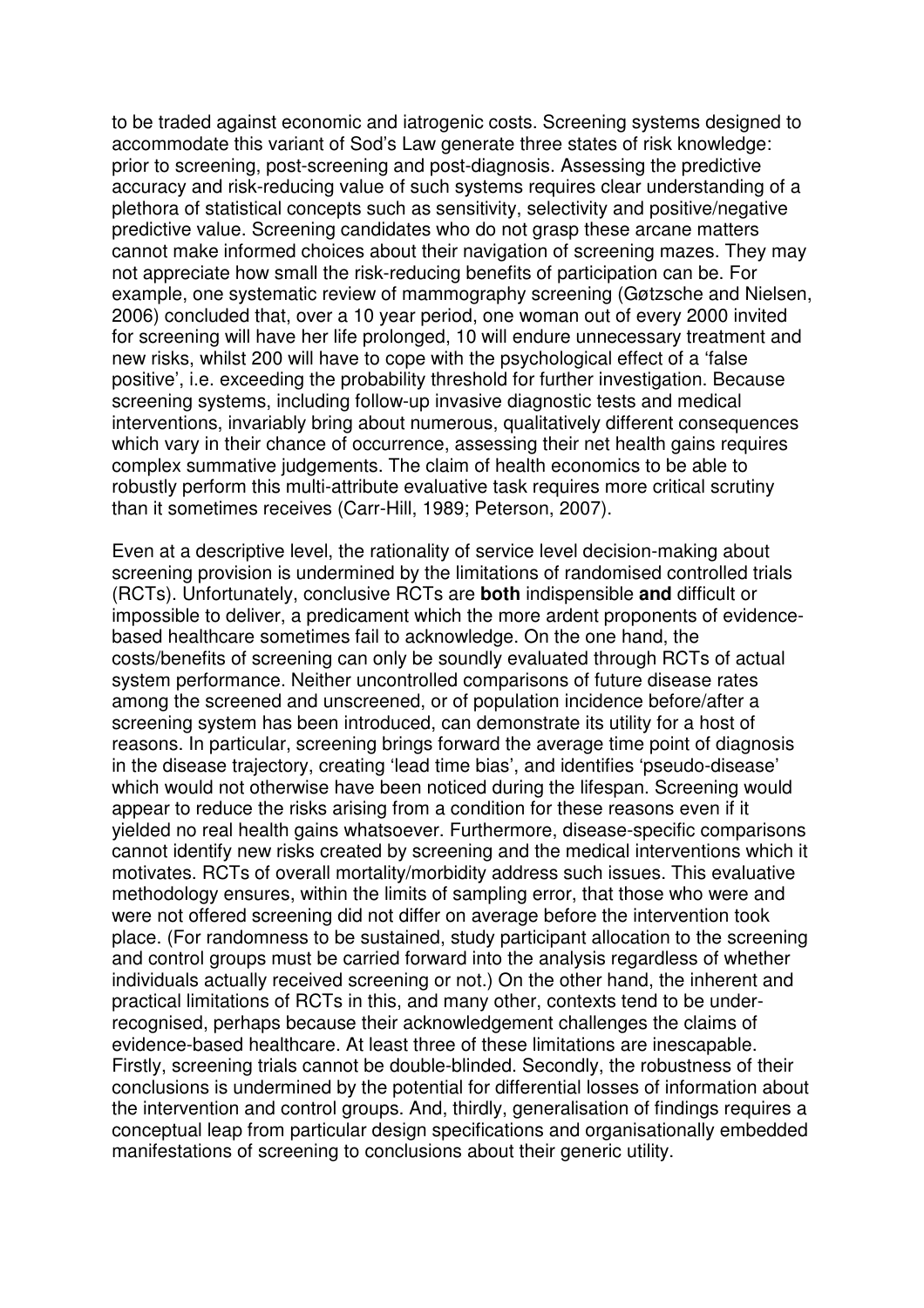Even if these unavoidable methodological flaws are not considered fatal in relation to the detection of statistically tiny health gains, modernist claims about screening rationality have to confront a practical brick wall. The sheer expense and time demands of conducting interpretable prospective trials which are large enough to detect small effects over the required multi-decade timespan severely limit the scale of their implementation. This constraint make it inevitable that the explosive growth of screening, documented below, and capacity to evaluate its effectiveness through RCTs will continually run away from each other. Inescapable knowledge gaps abound, and should be regarded as generally endemic even if particular lacunae can eventually be filled. For example, the net clinical value of prostate cancer screening has not yet been established (Dragan et al., 2007). Similarly, (see Hann and Peckham (2010) in this special edition), the relationships between high levels of 'bad' low density lipoprotein cholesterol, statin use, coronary heart disease, and overall mortality/morbidity remain unclear (Hayward, Hofer and Vijan, 2006). Healthcare providers have to confront rationing of the at best flawed informational resources which they need in order to arrive at rational decisions about which screening services to provide.

Despite these constraints, the influence of the esoteric architecture of screening is now growing rapidly, as Castel (1991) predicted nearly two decades ago. Comparisons across time of academic references provides one indication of such shifts (Skolbekken, 1995). The 'Googlescope', i.e. word searches through Google Scholar within the health-related literature, shows up a remarkably well-ordered increase in the proportion of papers mentioning 'risk' over five year periods from the 1950s to the present day (Heyman *et al.*, 2009, p. 4). Estimation of the proportions of papers discussing 'risk' which also refer to 'screening' allows the relevance of screening **within** risk thinking to be quantified in a rough and ready fashion. No clear trend appears until the present century. However, over the last decade, an accelerating tendency for papers which mention health 'risk' to also refer to 'screening', illustrated in Figure One below, can be observed.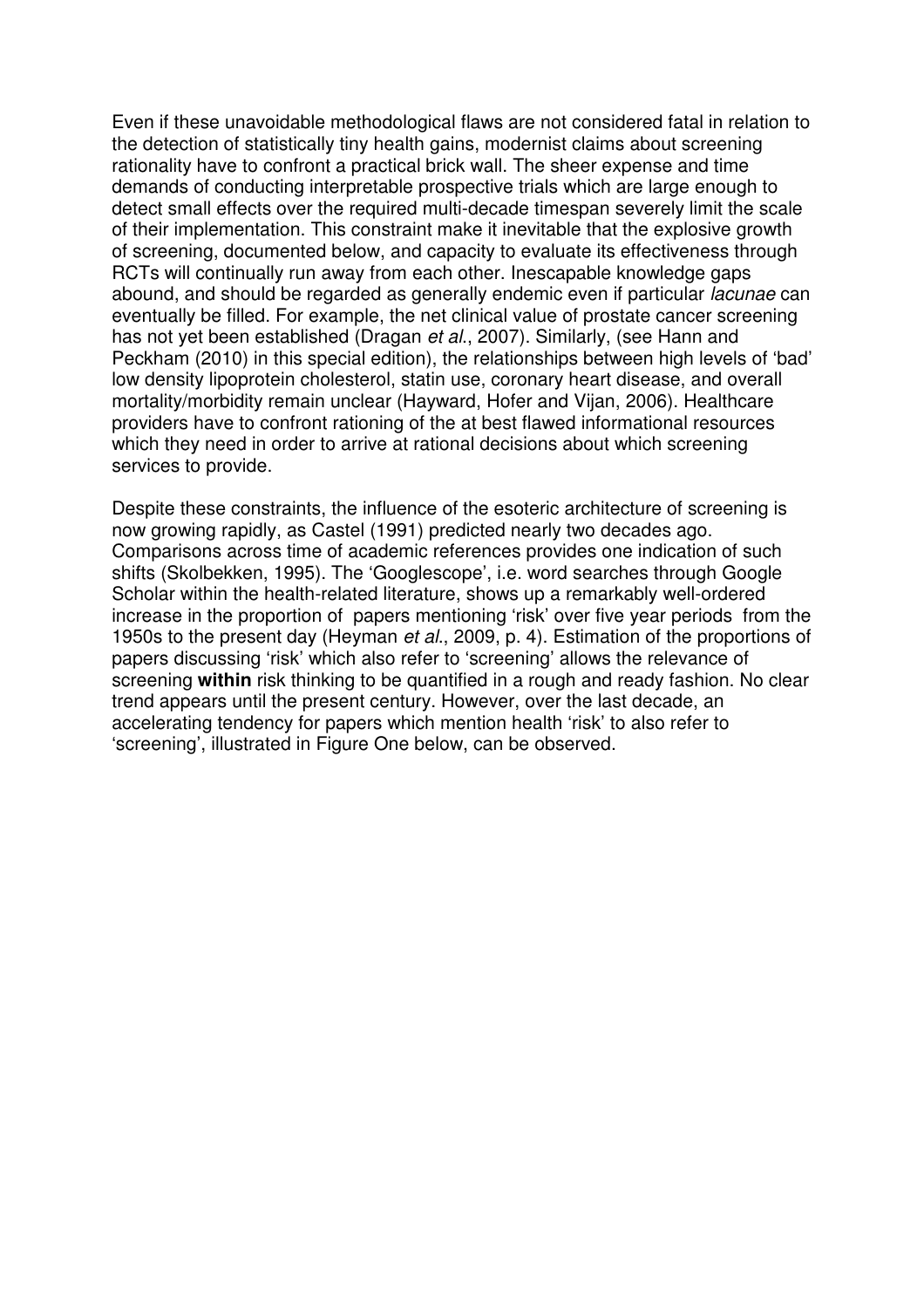

2009 data incomplete - collected 5/11/09.

Researchers appear to have been tugged by a steadily strengthening force over the last four decades which has impelled them to view health increasingly through the lens of risk. More recently, over the last decade, a further pressure has pushed scholars who are thinking about health risks to also consider screening. It is not unreasonable to speculate that this trend reflects not merely academic fashion, but also wider societal change in the organisation of responses to selected risks. The social sciences have contributed directly to this body of work, mostly through studies concerned with the meanings to participants of their encounters with particular screening systems. However, questions about the wider social significance of the shift towards screening can easily be lost sight of on account of its scale and diversity.

1

## **REFERENCES**

Carr-Hill R.A. (1989) Assumptions of the QALY Procedure. Social Science & Medicine, 29, pp. 469-477.

Castel R. (1991) From dangerousness to risk. In G. Burchell, C. Gordon and P. Miller (Eds.) The Foucault Effect. (London, Harvester Wheatsheaf).

Chiu R.W.K., Cantor C.R. and Lo D.W.M. (2009) Non-invasive prenatal diagnosis by single molecule counting technologies. Trends in Genetics, 25, pp. 324-331. Dragan I., O'Connor D. , Green S., and Wilt T. ( 2007 ) Screening for prostate cancer: A Cochrane systematic review. Cancer Causes and Control, 18, pp. 279- 285.

Gøtzsche P.C and Nielsen M. (2006) Screening for breast cancer with mammography. Cochrane Database of Systematic Reviews, Issue 4. Art. No.: CD001877. DOI: 10.1002/14651858.CD001877.pub2.